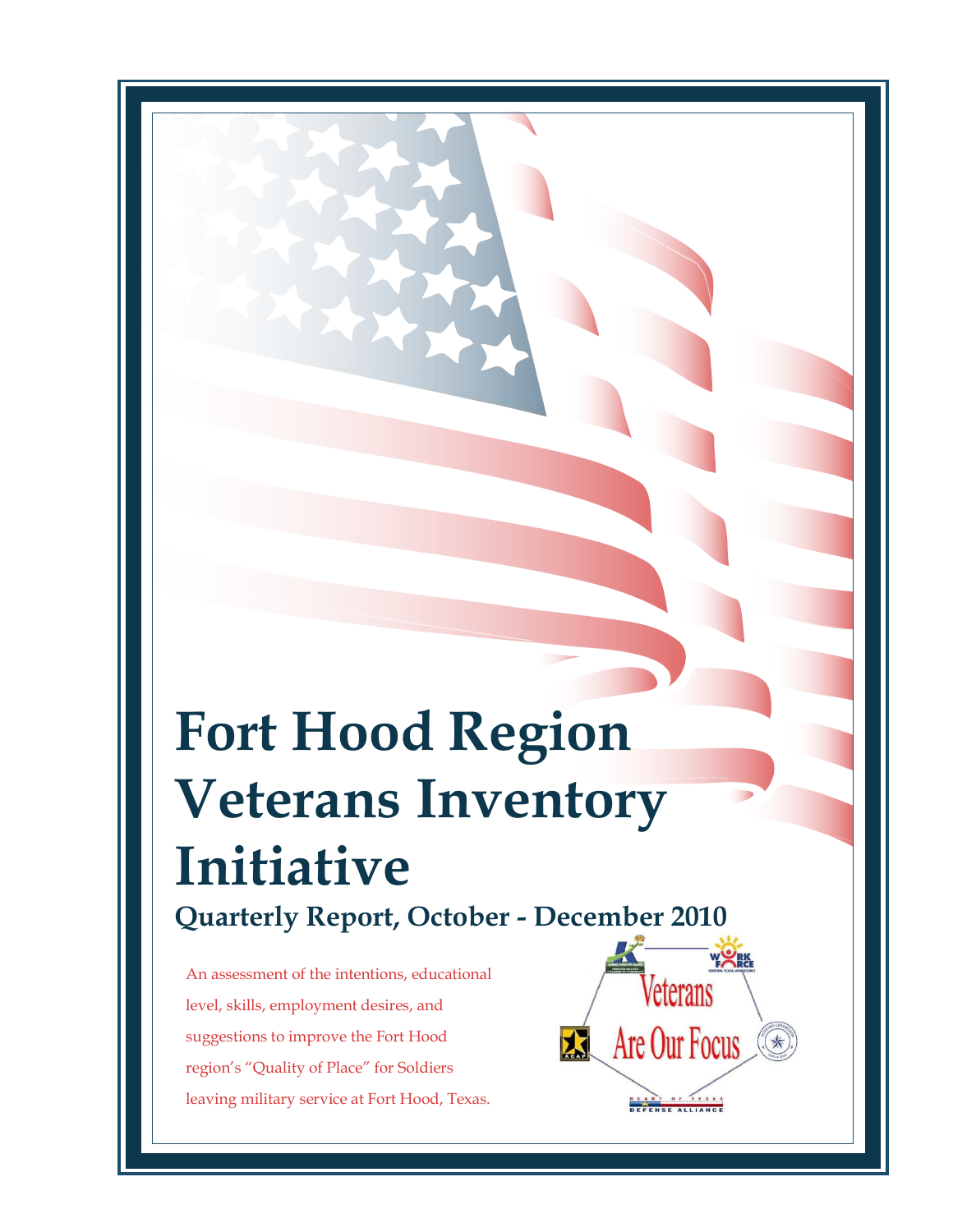

#### **Quarterly Report: 1st Quarter, FY 2011**

(October - December 2010)

**A. BACKGROUND**: Operation Economic Transformation is the Greater Killeen Chamber of Commerce plan to identify, measure, and capitalize on new and emerging economic development opportunities present in the Fort Hood region. One key recommendation was to regularly administer a survey designed to capture insightful information regarding the skills and desired career fields of veterans separating from military service at Fort Hood. In July 2006, the following parties entered into a Memorandum of Understanding (MOU) to routinely inventory the intentions, educational level, skills, employment desires, and suggestions of separating Soldiers in order to improve the Fort Hood regional "Quality of Place":

- Fort Hood Adjutant General/Army Career and Alumni Program (ACAP)
- Workforce Solutions of Central Texas Board<br>- Workforce Solutions of Central Texas Service
- Workforce Solutions of Central Texas Service Centers
- Greater Killeen Chamber of Commerce
- Heart Of Texas Defense Alliance
- Texas Veterans Commission

Data is collected via a voluntary twelve-question survey administered during either the Transition Assistance Program (TAP) workshop or installation final clearance<sup>1</sup>. The purpose for the collection and analysis of this data is threefold:

1. Develop and retain the region's skilled and motivated military Veteran workforce;

2. Foster innovation and entrepreneurship; retain existing businesses, and attract new business to the region; and

3. Align the efforts of the participating agencies to enhance options for current and future/potential residents.

#### **B. DEMOGRAPHICS**

 $\overline{a}$ 

1. For the 1st Quarter (October-December 2010), 724 Soldiers completing their military service responded to the survey with the demographics graphed below.

#### **DEMOGRAPHIC DISTRIBUTION**



**1st QTR 2011**

<sup>1</sup> Retiring Soldiers may participate in TAP up to two years prior to their retirement date, while non-retiring Soldiers may participate up to one year in advance. For FY 2010, 28% of TAP participants are within 90 days of separation; an additional 50% are within 180 days of separation. Current legislation has been introduced to Congress known as the Hiring Heroes Act of 2011 that will require all Soldiers separating from the military to attend the TAP seminar and will provide the opportunity for more Soldiers to participate in the optional Veterans Inventory Initiative survey.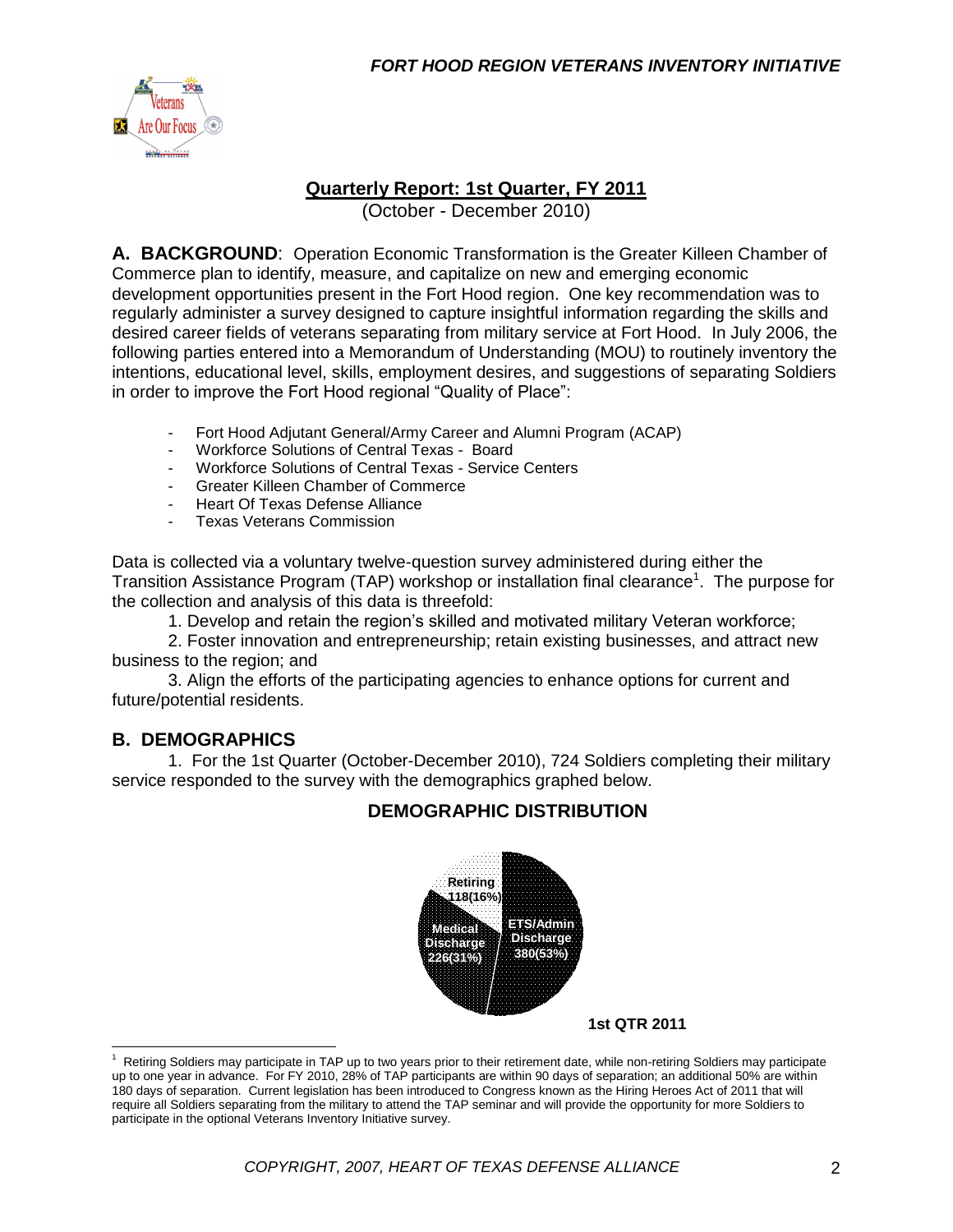

2. The Veteran's Inventory Initiative has collected data on why Soldiers are separating from the service since FY 2007 and, over that period, there have been seventeen recurring quarterly reports with a total of 15,518 separating Soldiers. The following graph compares FY 2007 through 1st Quarter 2011 on the reasons Soldiers are separating. When comparing 1st Qtr 2011 with the averages for the previous four years, the data shows that percentage wise, the number of Soldiers separating due to ETS and retirement is slightly lower than previously seen, whereas those separating due to a medical retirement is slightly higher. The decrease in those leaving the service due to ETS or retirement may be a function of the fluctuating economy and job market and we will continue to monitor this in the future to see if there is any trend possibly related to these two factors.

|                 |      | <b>SEPARATIONS BY TYPE</b>      |      |    |        |  |
|-----------------|------|---------------------------------|------|----|--------|--|
|                 |      |                                 |      |    | 1st    |  |
|                 |      | $FY$ 07 $FY$ 08 $FY$ 09 $FY$ 10 |      |    | Qtr 11 |  |
| ■ ETS/Chap      | 65.7 | 54                              | 56   | 58 | 52.5   |  |
| $\Box$ Retiring | 18.7 | 21                              | 16.5 | 18 | 16.3   |  |
| <b>Medical</b>  | 15.5 | 25                              | 27.5 | 24 | 31.2   |  |

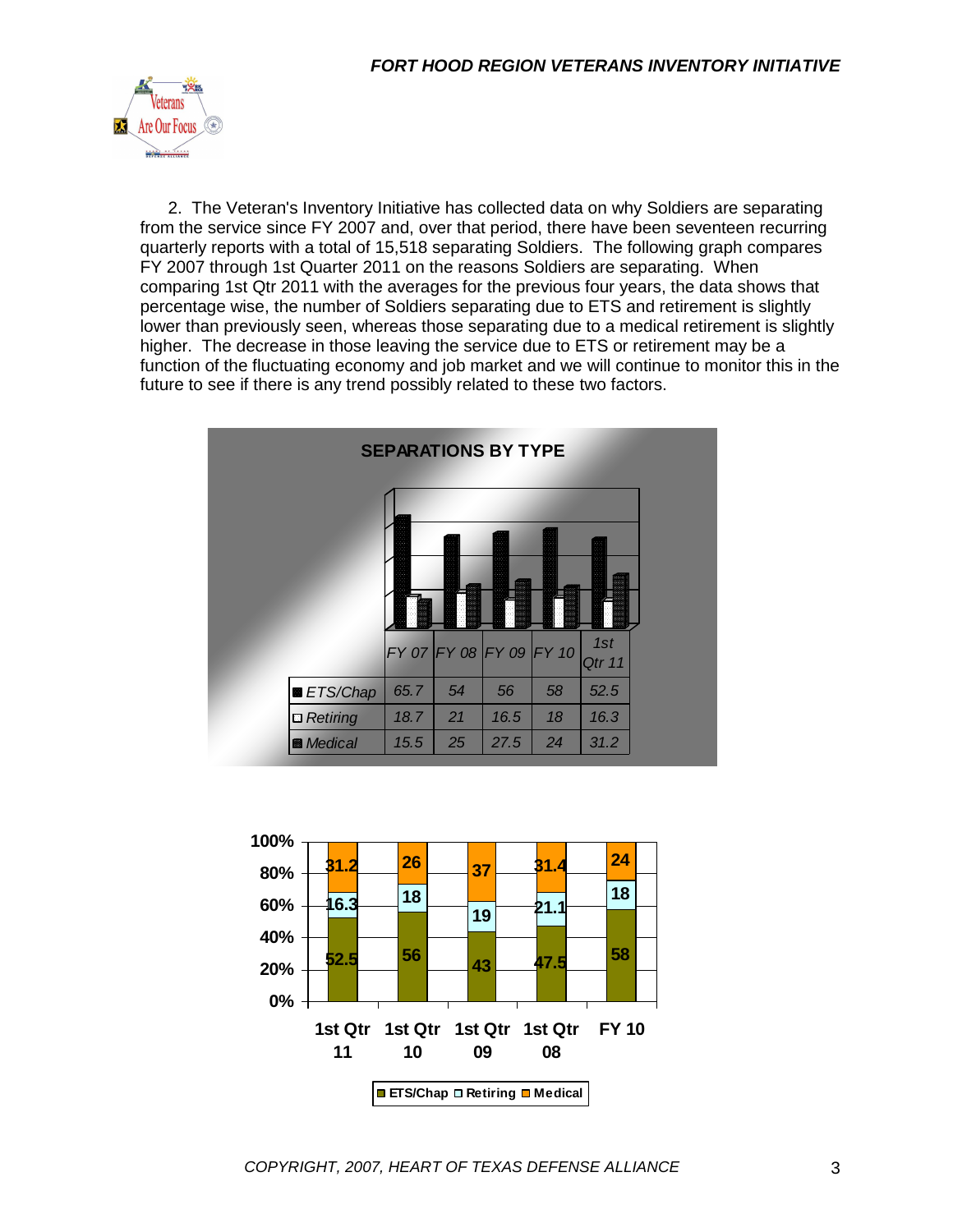

**C. INTENTIONS ON STAYING IN THE REGION**: The respondents were surveyed regarding their intentions on remaining in the region (within 30 miles of Fort Hood – generally equating to the Killeen-Temple-Fort Hood Metropolitan Statistical Area) when their service ended.

1. 298 respondents (representing 41% of all respondents) indicated they intended to stay in the region. This data represents:

- a. 76 retirees (64.4%) of all retirement eligible respondents.
- b. 222 (36.6%) of non-retirement eligible respondents.

In addition, 131 (31%) of the 426 who responded they did not intend to stay in the region, would do so if desirable employment were available.



2. When looking at the data of Soldiers' intent on remaining in the Temple-Killeen-Fort Hood MSA from October 2007 to December 2010, the graph below indicates that the percent of Soldiers intending to remain in the area decreased from October 2007 to March 2010. However, this trend changed between January 2010 and December 2010 where the percent of Soldiers intending to remain in the area steadily increased.<sup>2</sup>



  $2$  However, because these surveys are completed up to one year for non-retiring Soldiers and two years for retiring Soldiers before actually leaving the service, "intent" to remain (or leave) may change by the actual separation date.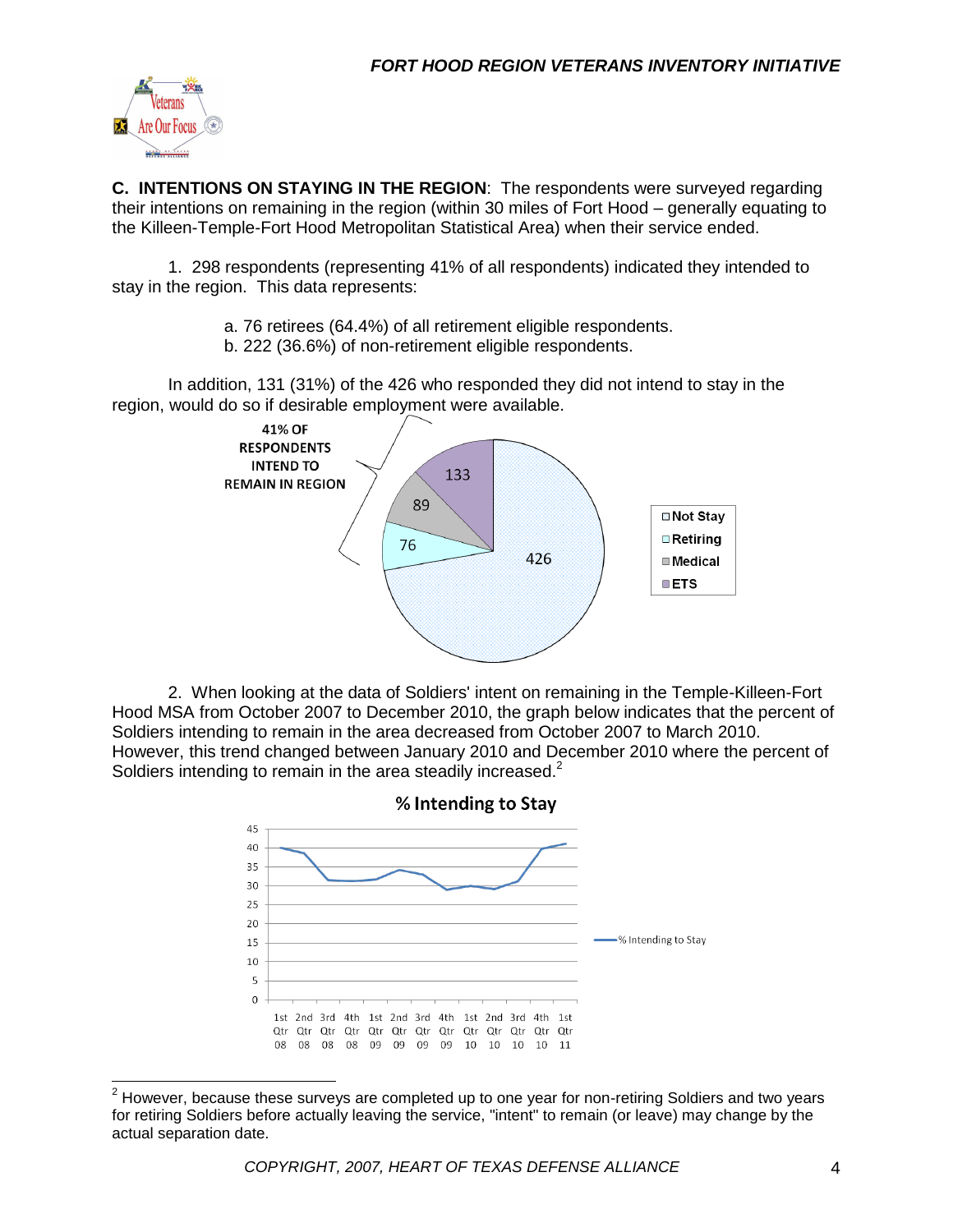

Respondents are able to more clearly indicate their intentions of their plans and desires once leaving the service. From October - December 2010, in addition to the 41% remaining in the area, another 18% would stay if desirable employment was available. Since January 2010, in addition to 1363 (34.4%) respondents intending to remain in the Central Texas region, another 938 (23.7%) respondents said they would stay if their desired employment was available which equates to a total of 2301 respondents desiring to remain in the Central Texas area. We will continue to monitor this data, but it clearly demonstrates that desirable employment readily available within the MSA is a strong driving force in retaining Soldiers in this area following their service in the military.

3. Military retirees residing in the MSA: While the Veterans Inventory Initiative only surveys the intent of Soldiers departing the service, it is possible to more accurately track the disposition of the retiring population using data from the Retired Army Personnel System, which provides the actual numbers of retired Soldiers to zip code level. For the eighth quarter in a row, the rate of growth for retirees in the Killeen-Temple-Fort Hood MSA increased slightly; since December 2008, the number of military retirees grew by 7.1 percent in the Killeen-Temple-Fort Hood MSA. As shown in the graph above, while the number of Soldiers intending to remain in the area decreased from October 2007 to March 2010, the number of retirees actually living in the area has been steadily increasing since December 2008. According to the Retired Army Personnel System data below, Killeen, Harker Heights, Nolanville and Belton experienced growth rates exceeding the MSA average for the two year period of 2008-2010. An additional factor might be military retirees moving back into the Central Texas/Fort Hood area immediately upon retirement after having lived (been stationed) somewhere else. This is consistent with the latest census data that states the Bell County population increased by 30.4% from the years 2000 - 2010.

|                                 | <b>DEC</b><br>2008 | <b>DEC</b><br>2009 | % GROWTH<br>2008-2009 | <b>DEC</b><br>2010 | % GROWTH<br>2009-2010 | % GROWTH<br>2008-2010 |
|---------------------------------|--------------------|--------------------|-----------------------|--------------------|-----------------------|-----------------------|
| <b>KILLEEN</b>                  | 7996               | 8258               | $+3.3$                | 8650               | $+4.7$                | $+8.2$                |
| <b>COPPERAS</b><br><b>COVE</b>  | 2998               | 3061               | $+2.1$                | 3148               | $+2.8$                | $+5$                  |
| <b>HARKER</b><br><b>HEIGHTS</b> | 1809               | 1928               | $+6.6$                | 2004               | $+3.9$                | $+10.8$               |
| <b>TEMPLE</b>                   | 1133               | 1169               | $+3.2$                | 1158               | $-9$                  | $+2.2$                |
| <b>KEMPNER</b>                  | 879                | 895                | $+1.8$                | 931                | $+4$                  | $+5.9$                |
| <b>BELTON</b>                   | 819                | 841                | $+2.7$                | 883                | $+5$                  | $+7.8$                |
| <b>LAMPASAS</b>                 | 349                | 361                | $+3.4$                | 366                | $+1.4$                | $+4.9$                |
| <b>GATESVILLE</b>               | 349                | 358                | $+2.6$                | 362                | $+1.1$                | $+3.7$                |
| <b>NOLANVILLE</b>               | 261                | 272                | $+4.2$                | 280                | $+2.9$                | $+7.3$                |
| <b>SALADO</b>                   | 207                | 210                | $+1.5$                | 216                | $+2.9$                | $+4.3$                |
| <b>MSA</b>                      | 16800              | 17353              | $+3.3$                | 17998              | $+3.7$                | $+7.1$                |

Overall, the growth of the Temple-Killeen-Fort Hood MSA increased by 3.7 percent during the past year and by 7.1 percent during the past two years. As stated before, desirable employment readily available in the area is a strong driving force to retaining Soldiers in this area. From January 2009 to December 2010, while a total of 7268 Soldiers separating responded to the surveys, 2395 (33%) intended to remain in the area while an additional 1772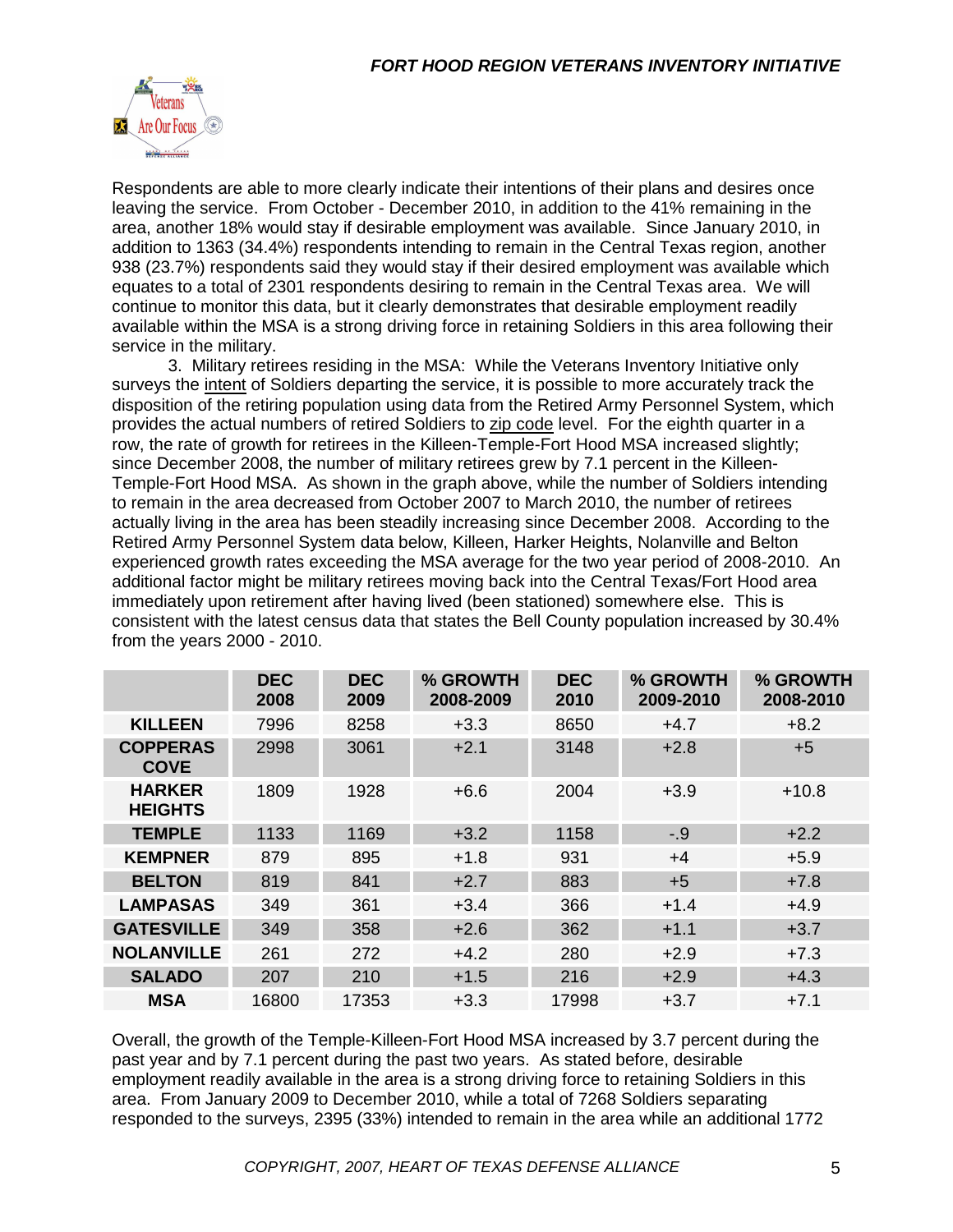

(24%) said they would stay for desirable employment. In April 2008, the Texas Comptroller certified that the direct economic impact of military retirees and surviving annuitants in the Killeen, Temple, Fort Hood MSA (Bell, Coryell and Lampasas counties) equates to \$791.5 million annually. We will continue to monitor retiree data to determine the potential relationship between intent and the number of retirees that actually remain in the region.



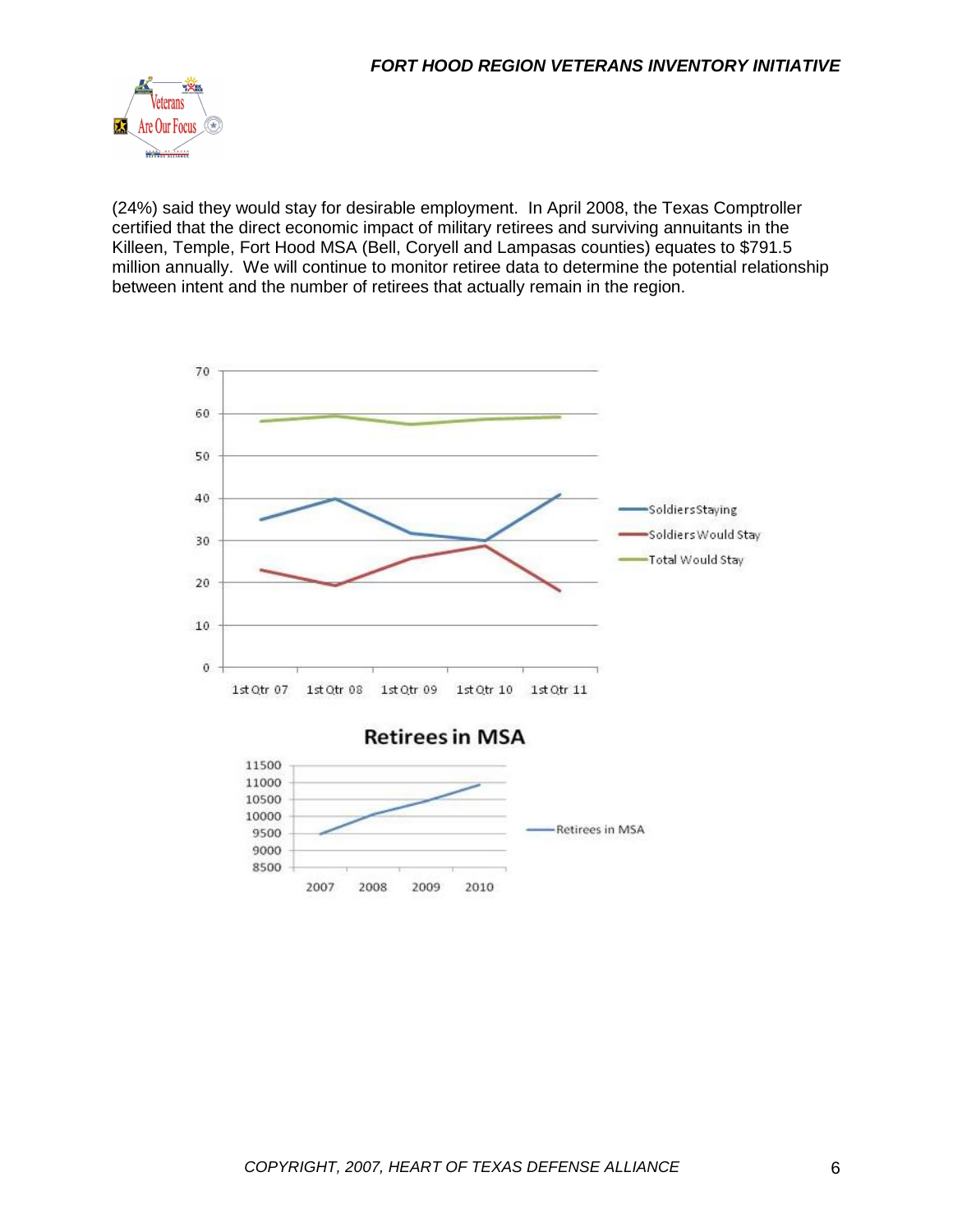



FORT HOOD PEAK ASSIGNED AND PEAK FORT HOOD-CONNECTED **ENROLLMENT IN KILLEEN ISD** 

4. Increases in military retirees and school enrollments: As the graphs above indicate, while the Soldier population at Fort Hood decreases in troop strength to reach levels as directed by BRAC, both the enrollment in the Killeen Independent School District as well as the number of retirees living in the Temple-Killeen-Fort Hood MSA continues to increase. The increase in student enrollment during Fort Hood deployments may also indicate that families are choosing to remain in the area to provide stability for family while Soldiers are deployed instead of returning to home of record. In addition, the total amount of Soldiers participating in the survey over the past several years who have stated they are staying or would stay for desired employment continues to increase. These may be further indications that Fort Hood is a desirable area for families and retirees to live.

In addition to tracking the retiree military growth rate for the Killeen-Temple-Fort Hood MSA, we are also able to track the military retiree rate of growth for north Texas (174 counties less the Killeen-Temple-Fort Hood MSA). When looking at the data from December 2007 to December 2010, we find that rate of growth of military retirees in north Texas was 4.3% while the rate of growth for military retirees in the Temple-Killeen-Fort Hood area was 13.1% for the same time period. There has been a steady growth rate of military retirees in the north Texas area, but the rate of growth for military retirees in the MSA has been much greater.

Additionally, while the national economy was continuing to experience the effects of the slowly recovering economy as a result of the recession this reporting period, the Killeen-Temple-Fort Hood MSA was:

a. ranked #1 in nation out of 200 major metropolitan areas for overall business climate by Milken Institute, 14 October 2010.

b. the real estate market in the Killeen-Fort Hood-Temple area relatively stable, 19 November 2010, Fort Hood Area Association of Realtors.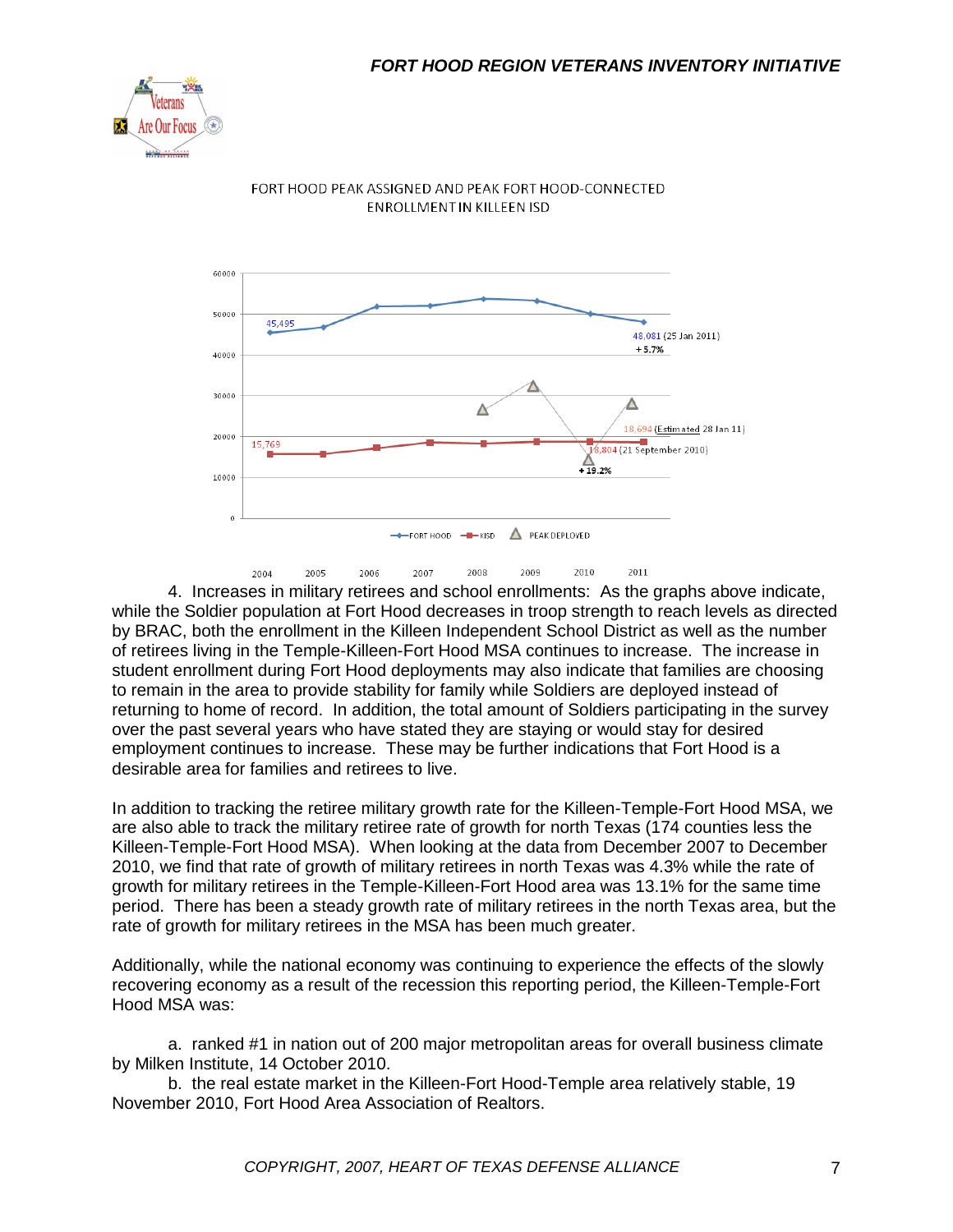

c. Central Texas continued to outpace the state and nation in job growth in 2010; the Killeen-Temple-Fort Hood MSA added 600 non-agricultural jobs in December 2010, Texas Work Force Commission, 21 Jan 2011.

d. Texas A&M University - Central Texas enrollment up to 2558 during spring semester 2010; a 2006 economic impact study by GKCC estimated that an enrollment of 2500 students would bring approximately \$37 million to the area and create over 650 new jobs, 1 Feb 2010.

e. ranked #4 out of 234 for 2010 Best City for Job Growth - Small Cities, April 2010, www.newgeography.com.

f. ranked four out of five Best Areas for Military Families (Babb Group www.military.com/finance).

g. the Killeen-Temple-Fort Hood area ranked #5 in highest employment growth rate in Texas during 2010 at 2.4% while Texas averaged 2.3% (http://recenter.tamu.edu/pdf/1862.pdf, Dec 2010).

h. Killeen-Temple-Fort Hood MSA ranked #1 out of 200 as Best Performing Economy in the U.S. by the Milken Institute, Oct. 2010, www.milkeninstitute.org/pdf/bpc2010.pdf.

i. Central Texas College ranked 13 out of 50 for one of the fastest growing two-year colleges in the country (www.ccweek.com, June 2010) and named one of the Top 20 Military-Friendly Colleges and Universities (KMI Media Group and Military Advanced Education).

In addition to these indicators of economic stability for the Killeen-Temple-Fort Hood MSA, there are many other indicators of growth and stability in the area such as construction of the new Darnall Army Medical Center, construction of the new Seton Hospital in Harker Heights, three new military medical clinics in Harker Heights, Copperas Cove and Killeen, a 3.9% increase in 2010 over the 2009 enplanements at the Killeen-Fort Hood Regional Airport, as well as the opening and increasing enrollment of the new Texas A&M University-Central Texas.

**D. MILITARY OCCUPATIONAL SPECIALITIES**: Departing Soldiers represented 134 different Military Occupational Specialties. However, 84.6% (606 /702 respondents) can be grouped into seven general areas: Combat Arms, Logistics/Transportation, Maintainers/Repairers, Information Technology/Communications, Medical, and Military Intelligence. This is the third time that Military Intelligence was ranked as one of the top reported MOSs and is most likely a result of the 504th Battlefield Surveillance Brigade returning from deployment in January 2010.

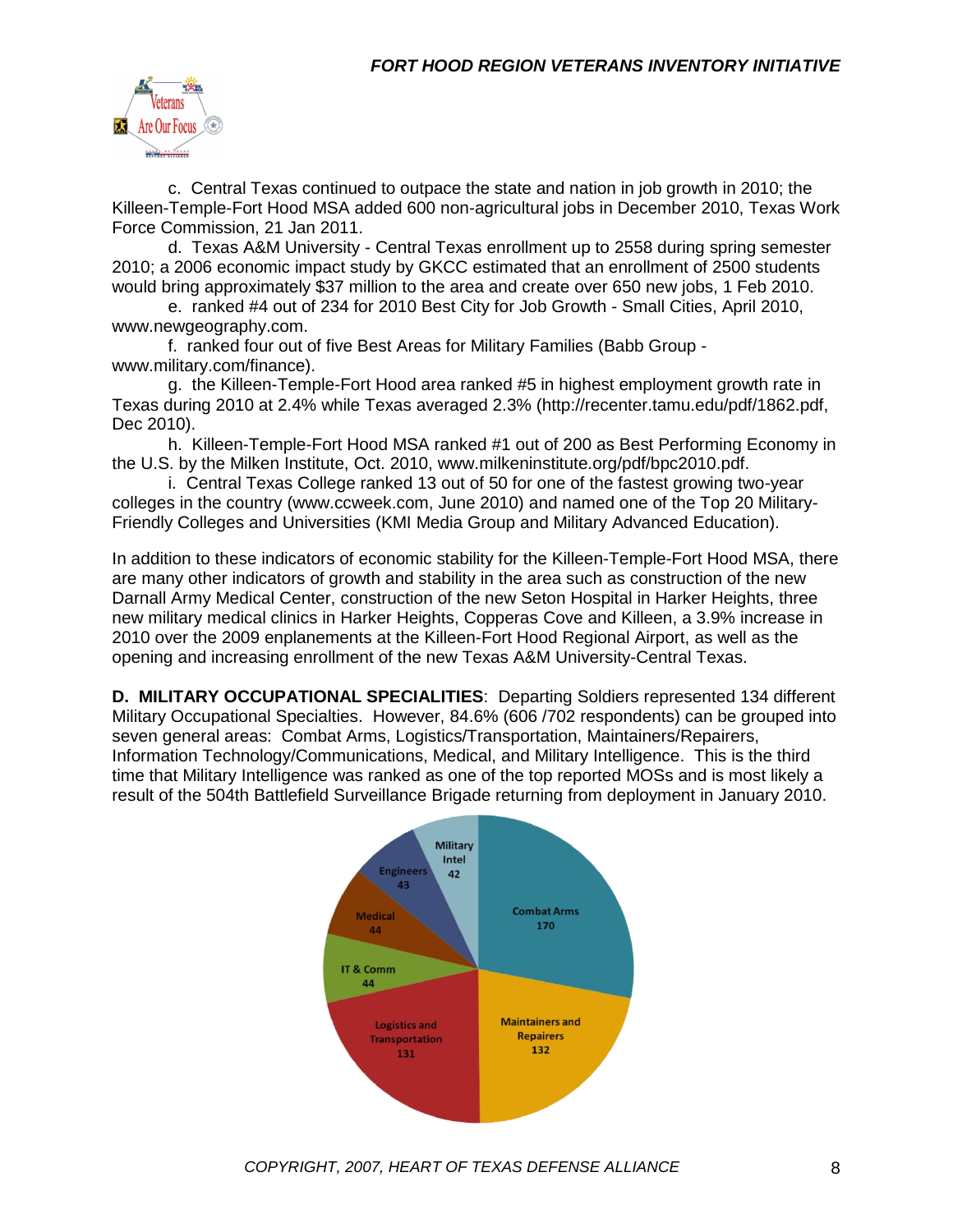

#### **COMBAT ARMS**

The types of units at Fort Hood (five Brigade Combat Teams and one Fires Brigade at the time of this report) and deployment cycles explains the higher number of Combat Arms Soldiers leaving the service. Most, if not all, will be combat veterans of the Iraq/Afghanistan campaigns, which have a distinctive small-unit focus by their nature. Therefore, in addition to the skills listed below, these Soldiers would likely have extensive leadership and staff planning skills that far surpass those of their civilian peers.

Soldiers in combat arms comprise 24.2 percent of the reported fields.

| Infantry $(58)$                      | Member or leader who individually employs small arms/heavy anti-<br>armor weapons in support of combat operations                                                                                                                     |
|--------------------------------------|---------------------------------------------------------------------------------------------------------------------------------------------------------------------------------------------------------------------------------------|
| Field Artillery (52)                 | Operate or supervise high technology cannon artillery weapons,<br>automated tactical data systems, intelligence activities, target<br>processing, radar operations, artillery surveying operations, or<br>meteorological observation. |
| Armor $(42)$                         | Member or leader who employs main battle tanks or cavalry fighting<br>vehicles in combat operations, and performs reconnaissance and<br>security.                                                                                     |
| <b>Air Defense Artillery</b><br>(18) | Operate command/control/communications/computer information<br>systems or the lightweight, highly mobile Avenger or medium weight<br>Patriot Air Defense Missile systems.                                                             |

#### **MAINTAINERS/ REPAIRERS**

Soldiers that work in the field of maintenance and repair comprise 18.8 percent of the population.

| ----------                               |                                                                                                                                                                                                                                                                                                                                                               |
|------------------------------------------|---------------------------------------------------------------------------------------------------------------------------------------------------------------------------------------------------------------------------------------------------------------------------------------------------------------------------------------------------------------|
| <b>Wheeled Vehicle</b><br>Mechanics (50) | Supervise and perform unit, direct support and general support level<br>maintenance and recovery operations on light and heavy wheeled<br>vehicles, their associated trailers and material handling equipment.                                                                                                                                                |
| <b>Aviation repairers (30)</b>           | 10 different enlisted specialties (less pilots and air traffic controllers)<br>ranging from aircraft structural repairers to airframe-specific<br>armament/electrical/avionics system repairers.                                                                                                                                                              |
| <b>Tracked Vehicle</b><br>Mechanics (25) | Perform or supervise unit maintenance, diagnose, and troubleshoot<br>malfunctions on gas turbine and diesel power plants; the suspension,<br>steering, hydraulics, auxiliary power units, and the armament/fire<br>control systems on tracked vehicles including the M1 Abrams main<br>battle tank and Bradley Fighting Vehicle.                              |
| Special purpose (20)                     | 10 different low-density fields that require a degree of technical skills<br>that would support the repair and maintenance of Army vehicles and<br>equipment. These skills include metal workers (welders),<br>machinists, small arms and fire control repair, power generation and<br>special purpose equipment (such as HVAC and refrigeration<br>systems). |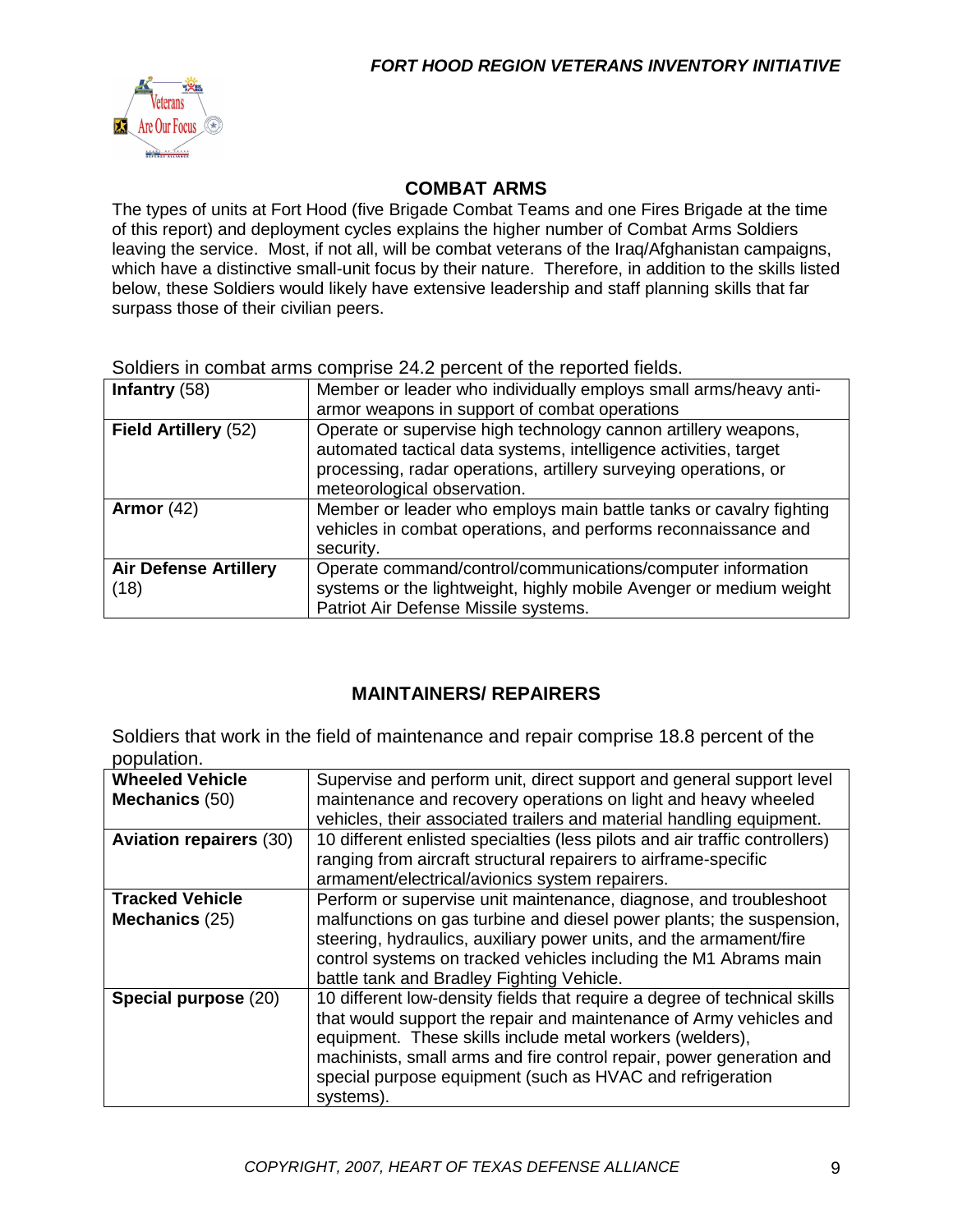

#### **LOGISTICS AND TRANSPORTATION**

Soldiers serving in the logistics and transportation fields comprise 18.7 percent of reported fields.

| <b>Motor Transport</b><br>Operator (34)         | Supervises and operates wheel vehicles to transport personnel and<br>cargo. Oversees and checks proper loading and unloading of cargo<br>on vehicles and trailers.                                                                       |
|-------------------------------------------------|------------------------------------------------------------------------------------------------------------------------------------------------------------------------------------------------------------------------------------------|
| <b>Automated Logistical</b><br>Specialists (20) | Supervise and perform management or stock record/warehouse<br>functions pertaining to receipt, storage, distribution and issue, and                                                                                                      |
| <b>Unit Supply</b><br>Specialists (20)          | maintain equipment records and parts.<br>Supervise or perform duties involving the request, receipt, storage,<br>issue, accountability, and preservation of individual, organizational,                                                  |
| <b>Food Service</b><br>Specialists (16)         | installation, and expendable supplies and equipment.<br>Supervise or prepares, cooks and serves food in field or garrison<br>food service operations.                                                                                    |
| <b>Petroleum Supply</b><br>Specialists (13)     | Supervise the receipt, storage, accountability, and cares for<br>dispensing, issuing and shipping bulk or packaged petroleum, oils,<br>and lubricants.                                                                                   |
| <b>Ammunition Supply</b><br>Specialists (8)     | Assists in receipt, storage, issue, maintenance, modification,<br>destruction, and demilitarization of explosive items. Performs<br>ammunition supply stock control and accounting duties using both<br>automated and manual procedures. |

#### **INFORMATION TECHNOLOGY AND COMMUNICATIONS**

The information technology and communications field makes up 6.3 percent of the fields reported.

| ,,,,,,,,,                                                  |                                                                                                                                                                                                                                                                                                                                                                                                                                                                                                                                           |
|------------------------------------------------------------|-------------------------------------------------------------------------------------------------------------------------------------------------------------------------------------------------------------------------------------------------------------------------------------------------------------------------------------------------------------------------------------------------------------------------------------------------------------------------------------------------------------------------------------------|
| <b>Signal Support</b><br><b>Systems Specialist</b><br>(16) | Supervise, install, employ, maintain, troubleshoot and assist users<br>with battlefield signal support systems, terminal devices, satellite<br>communications equipment and automated telecommunications<br>computer systems, to include local area networks, wide area<br>networks and routers. Integrate signal systems and networks;<br>performs unit level maintenance on authorized signal equipment and<br>associated electronic devices; train and provide technical assistance<br>to users of signal equipment.                   |
| <b>Information</b><br><b>Technology Specialist</b><br>(13) | Supervise, install, operate and perform unit level maintenance on<br>multi-functional/multi-user information processing systems,<br>peripheral equipment, and associated devices. Perform analyst and<br>information assurance functions and conducts data system studies.<br>Perform Information Services Support Office (ISSO) duties of<br>printing, publications, records management and Communication<br>Security (COMSEC) custodian functions and certification authority<br>duties in support of the Defense Message System (DMS). |
| <b>Telecommunications</b><br><b>Operations Chief (4)</b>   | Plans, coordinates, configures, directs, integrates, and supervises<br>the installation, operation, maintenance, and management of<br>telecommunications systems and networks, and oversees                                                                                                                                                                                                                                                                                                                                               |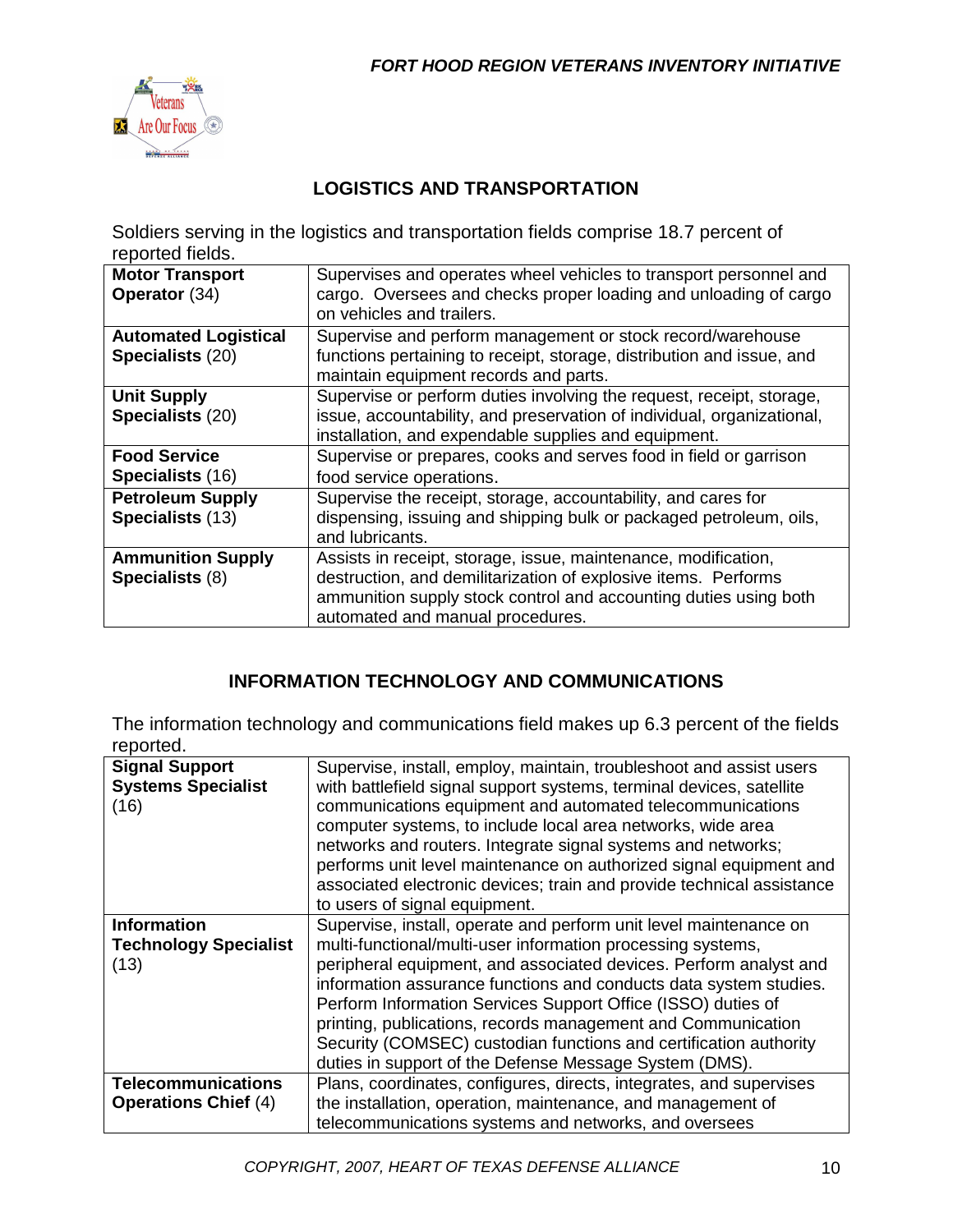

|                          | information systems support functions for command, control,<br>communications, and computers used at all echelons of the Army.                            |
|--------------------------|-----------------------------------------------------------------------------------------------------------------------------------------------------------|
| <b>Cable Systems</b>     | Cable Systems Installer-Maintainers are primarily responsible for                                                                                         |
| Installer-Maintainer (3) | installing, operating and performing maintenance on cable and wire<br>communications systems, communication security devices and<br>associated equipment. |

#### **ENGINEERS**

The engineer field makes up 6.1% of the fields reported.

| <b>Combat Engineer (31)</b> | Engaged in providing mobility, counter-mobility and survivability<br>support to combat forces. Operates, directs and assists in the<br>operation of various light and heavy engineer wheeled and tracked<br>vehicles. Directs construction of shelters and assembly of military<br>fixed bridges. |
|-----------------------------|---------------------------------------------------------------------------------------------------------------------------------------------------------------------------------------------------------------------------------------------------------------------------------------------------|
| <b>Other (10)</b>           | 4 Horizontal Construction Engineers, 2 Technical Engineers, 2<br>Firefighters, 1 Interior Electrician, 1 Terrain Data Specialist                                                                                                                                                                  |

#### **MEDICAL**

Personnel in the medical field make up 6.1% of the reported fields.

| <b>Health Care Specialist</b><br>(26) | Provide emergency medical treatment, limited primary care, force<br>health protection, evacuation in a variety of operational and clinical<br>settings from point of injury or illness through the continuum of<br>military health care under the supervision of a physician, nurse or<br>physician's assistant. As a field combat medic, provides emergency<br>medical care/treatment at point of wounding on the battlefield or to<br>battle and non-battle casualties during wartime. |
|---------------------------------------|------------------------------------------------------------------------------------------------------------------------------------------------------------------------------------------------------------------------------------------------------------------------------------------------------------------------------------------------------------------------------------------------------------------------------------------------------------------------------------------|
| Other $(14)$                          | 3 Medical Lab Specialists, 3 Vet Food Insp Spec, 2 Preventive Med<br>Specialists, 2 Medical Logistic Specialists, 1 Nutrition Care Spec, 1<br>Biomedical Equipment Specialist, 1 Patient Admin Specialist, 1<br><b>Radiology Specialist</b>                                                                                                                                                                                                                                              |

#### **MILITARY INTELLIGENCE**

The military intelligence field makes up 6.0% of the fields reported.

| 1.11                                                  |                                                                                                                                                                                                                                                                           |  |
|-------------------------------------------------------|---------------------------------------------------------------------------------------------------------------------------------------------------------------------------------------------------------------------------------------------------------------------------|--|
| <b>Intelligence Analyst</b><br>(20)                   | Supervises, performs, or coordinates collection management,<br>analysis, processing, and dissemination of strategic and tactical<br>intelligence.                                                                                                                         |  |
| <b>Human Intelligence</b><br><b>Collector</b><br>(13) | Supervises and conducts debriefings and interrogations and<br>elicitations in English and foreign languages for positive intelligence<br>and force protection information. Translates documents, prepares<br>and edits reports. Conducts analysis and performs briefings. |  |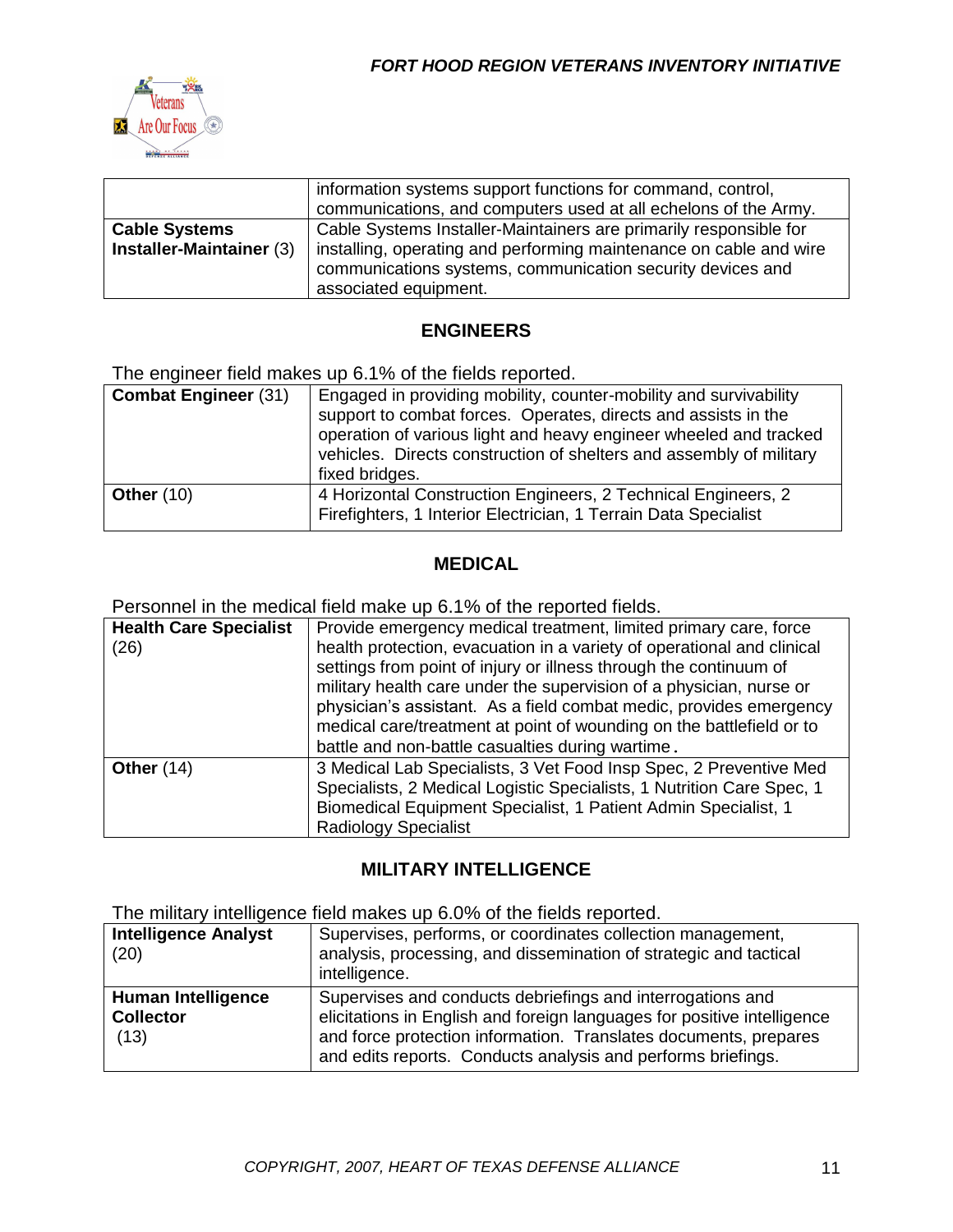

| <b>Military Intelligence</b><br><b>Systems</b><br><b>Maintainer/Integrator</b><br>(4) | Performs and supervises maintenance, integration, and electronics<br>monitoring on various computer systems. Conducts computer<br>network operations, installs and reconfigures computer hardware and<br>software and authors web applications. |
|---------------------------------------------------------------------------------------|-------------------------------------------------------------------------------------------------------------------------------------------------------------------------------------------------------------------------------------------------|
| <b>Signals Intelligence</b><br>Analyst (2)                                            | Supervises and performs analysis and reporting of intercepted foreign<br>communications. Performs collection management and produces<br>intelligence reports.                                                                                   |

**E. DESIRED POST- MILITARY SERVICE EMPLOYMENT:** Respondents are asked to indicate the type (or types) of post-military employment they desire. In order to standardize input for ease of analysis, the survey provides 14 broad categories conforming to industry categories found in the North American Industrial Classification System (NAICS), but respondents may write in and/or amplify any area not listed. For this 1st Quarter report, the top five desired categories of post-military service employment were<sup>3</sup>:

#### **SOLDIER SPOUSE**

| 1. Law Enforcement/Security: | 107 |
|------------------------------|-----|
| 2. Management/Business:      | 78  |
| 3. Medical/Health Field:     | 69  |
| 4. Education/Teaching:       | 52  |

5. Transportation/Warehouse: 49 5. Law Enforcement: 13

- 1. Medical/Health Field: 76
- 2. Education/Teaching: 42
- 3. Management/Business: 37
- 4. Administrative/Office: 26
- Hospitality Industry: Aviation:

The anomalies in Military Occupational Specialty data may have been carried over to the types of post-service employment desired. Because of the higher number of Combat Arms respondents eligible to leave the military this quarter due to the redeployment cycles, Law Enforcement, as a desired career after military service, has continued to remain one of the top three desired careers after leaving the service since Oct 2007. A wide range of possibilities available in the Law Enforcement area is apparently appealing. Once again, a career in the Management/Business field is listed as one of the top three desired careers after military service and has been since October 2007. For the past twelve months, a career in the Medical/Health Field was one of the top three desired second careers and has been since January 2010. Education, once again, was a top desired career after leaving the service as has been seen many times in the latter part of 2009 and the beginning of 2010.

 $3$  Employers desiring to hire Fort Hood veterans may post their employment website URL link on the ACAP website (www.acap.army.mil). Employers may also coordinate with the Fort Hood Transition Services Manager (Linda Christ at (254)288-6735) to arrange to recruit potential Veteran employees in person Tuesday through Thursday, and briefly address the TAP workshop (industry they represent, skills they are seeking, availability to discuss job opportunities.) Employers may place a job posting via "Work in Texas" (www.workintexas.com) - a statewide, internet-based job matching system through the Central Texas Workforce Center (254)200-2020. The Texas Veterans Services staff work closely with the Central Texas Workforce Business Services including job development, direct referrals, and military skills-civilian occupations matching. Contact Jerry Butts (Killeen: (254)200-2026) or Waverly Hargrove (Temple: (254)773-1607, ext 4032) for more information.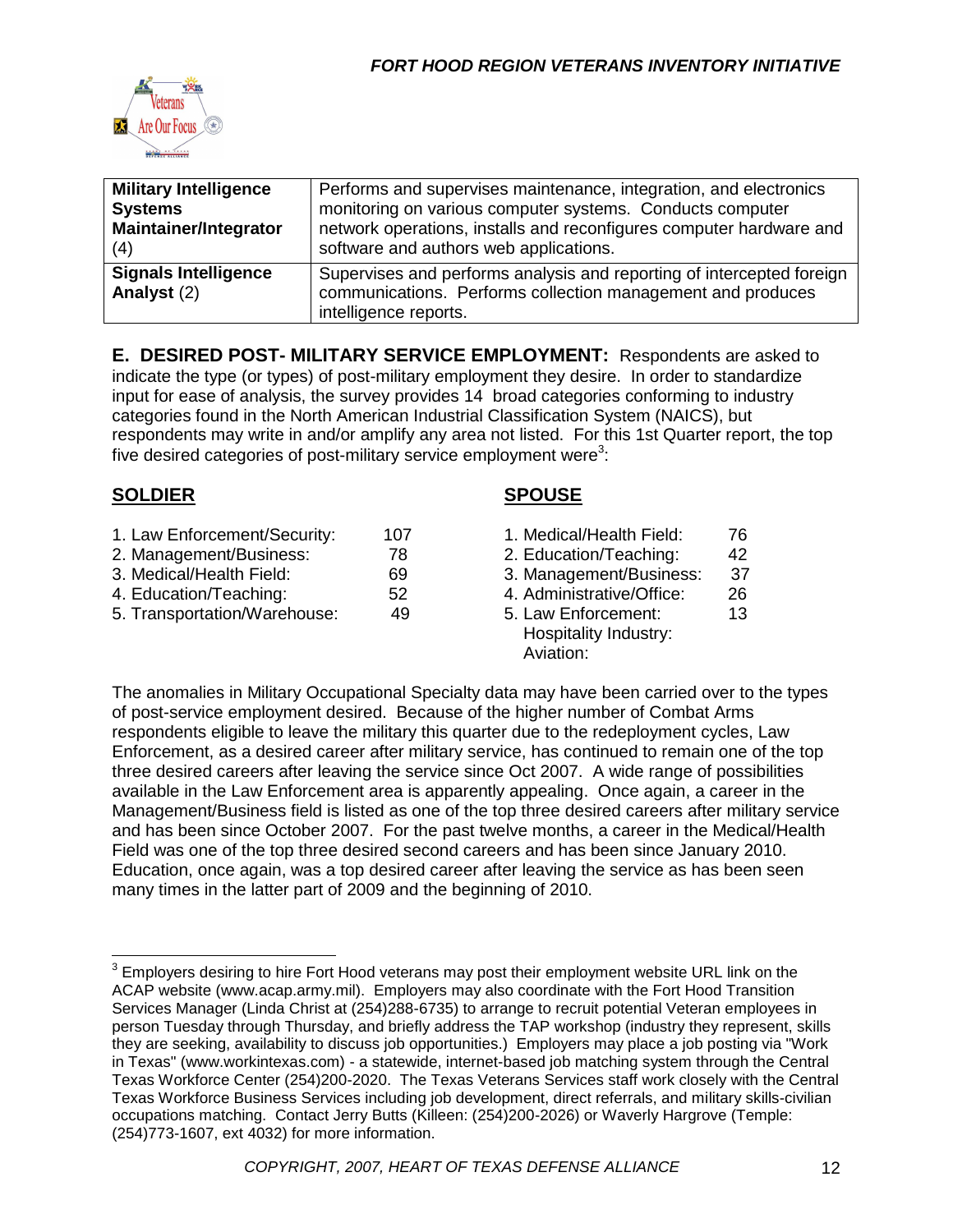

Since July 2008, the Medical/Health Field topped the list for desired spouse employment. Since October 2007, the top desired careers have always included Administrative/Office, Education/Teaching and Management/Business. For this quarter as well as 3rd Quarter 2010, Law Enforcement/Security was in the top desired careers for spouses. We will continue to follow this to see if this is a beginning trend for spouses.

The top categories of desired post-service employment for those intending to retire from military service are:

1. Management/Business: 17 responses<br>2. Education/Teaching: 15 responses 2. Education/Teaching: 3. Law Enforcement/Security: 12 responses 4. Transportation/Warehouse: 11 responses Equipment Maint/Repair: 11 responses Medical/Health: 11 responses

Retiring Soldiers listed Transportation as an area for post-service employment which has been one of the top five choices since October 2008. Again, this is most likely a function of the high volume of respondents this quarter whose MOS was Transportation and Logistics which has always been one of the top three MOSs since January 2008. Since October 2007, Education/Teaching has always been one of the top five desired employment choices after retirement except for the months of October - December 2009. Equipment Maintenance/Repair was listed for the second time as one of the top five desired career choices for those who are retirement eligible. We will continue to monitor this in future reports.

Officers and Non-Commissioned Officers eligible to retire have spent many years leading increasingly larger and more complex organizations, are graduates of an Army Professional Education system that focuses on developing their leadership skills, and have demonstrated success as a result of their longevity of service. In most cases, their skills would include human resource development, supervision of large numbers of subordinates, fiscal planning, etc. Therefore, Management and Administration are areas of post-service employment that are consistent with their training and experience.

The *Operation Economic Transformation* Report identified four "target industries" or clusters that present the Greater Fort Hood Region with immediate opportunities for economic growth:

Information Technology Transportation and Logistics Healthcare Services Business Services

Clusters are geographic concentrations of interconnected firms and institutions utilizing related applications and serving similar markets. When fully developed, clusters can act as the principal drivers of economic growth and innovation in a region. The report recommended pursuing the development of these four clusters through a coordinated strategy of business retention, recruitment and entrepreneurship.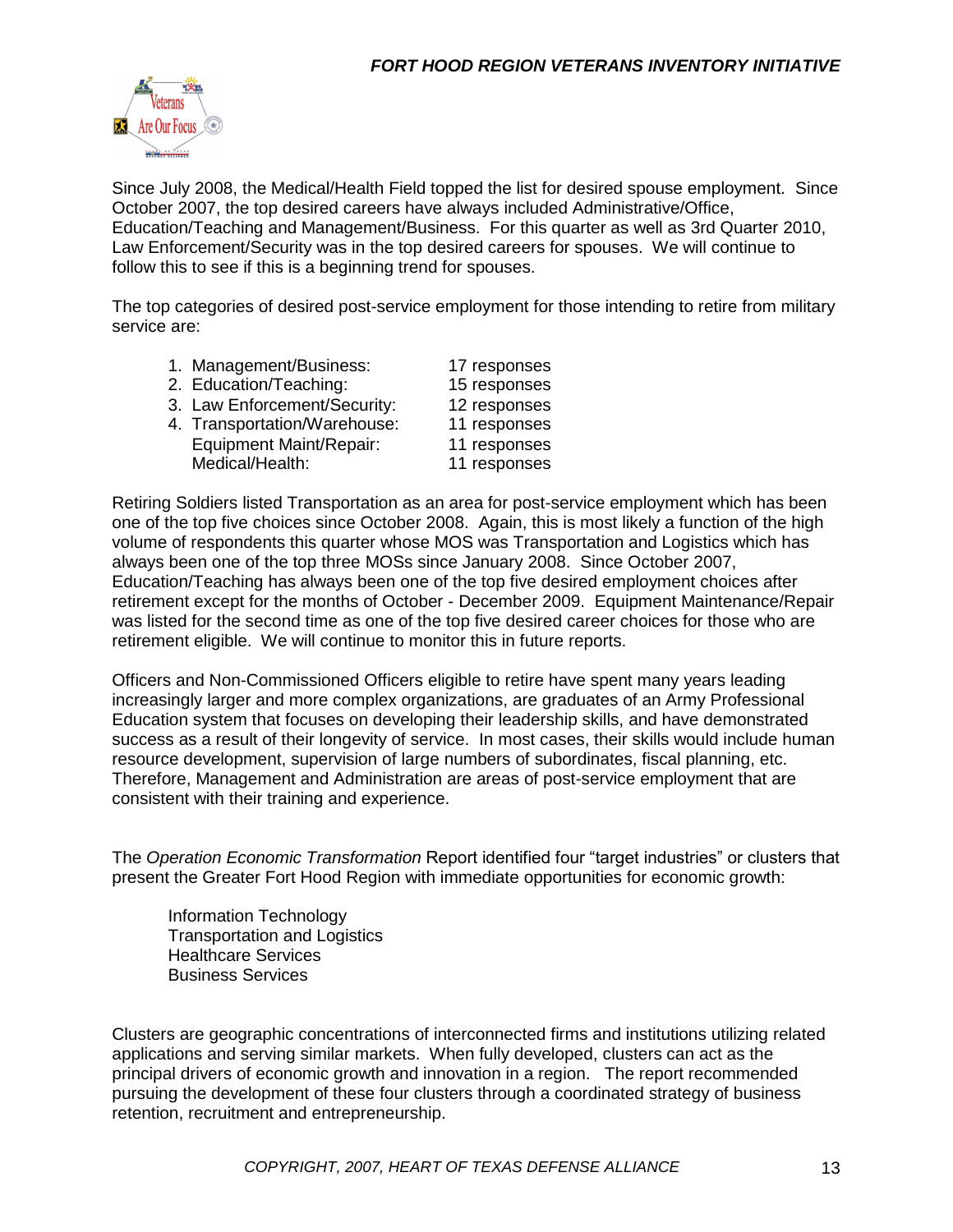#### *FORT HOOD REGION VETERANS INVENTORY INITIATIVE*





When separating the respondents into major MOS categories, the data directly correlates to these target clusters in the Operation Economic Transformation Report as shown in the chart above. In addition, because Officers and Non-Commissioned Officers eligible to retire have spent many years of their military career in leadership positions and are graduates of an Army Professional Education system, they have acquired many skills in Management and Administrative roles. This training and experience, regardless of their MOS, would directly correspond with the Business Services cluster.

**F. EDUCATION LEVEL OF THOSE REMAINING IN THE REGION:** Respondents provide their highest level of educational attainment. For this quarter, sixty-nine percent of the respondents who intend to remain in the region have some level of post-secondary education:

- 1. Some College 42.3%
- 2. Associates Degree 13.1%
- 3. Baccalaureate Degree 10.7%
- 4. Masters Degree 2.7%

With data from 15518 Soldiers separating over the last 17 quarters, the following graph shows the averages for the highest level of post-secondary education of which Soldiers have attained between 2007 - 2011. When taking the averages of educational attainment of each year for those Soldiers who intend to remain in the Killeen-Temple-Fort Hood MSA, both retirement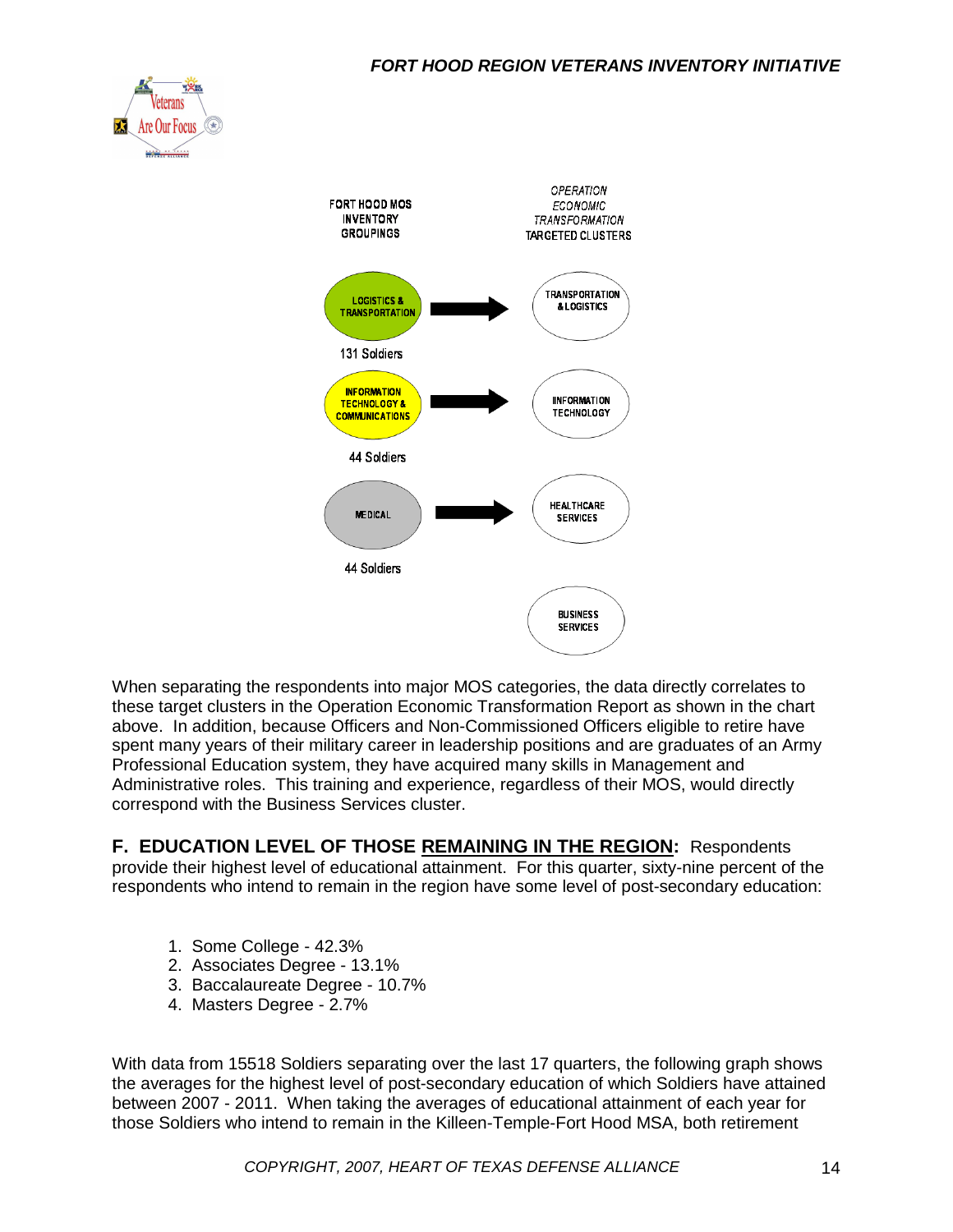

eligible and non-retirement eligible, the data shows that the educational attainment for all Soldiers separating and intending to remain in the region has increased steadily since 2007. This demonstrates the fact that these Soldiers have a high degree of self initiative since many of these Soldiers continue to pursue a higher level of education around multiple deployments overseas. Continuing education is an important component to retention and, in today's Army, Soldiers routinely perform in an increasingly sophisticated and technical operating environment in the execution of their duties. Enrollments at the two regional community colleges are up, and the creation of Texas A&M-Central Texas in May 2009 provides additional opportunities for Soldiers pursuing (or finishing) baccalaureate and masters degrees. These Soldiers have acquired a wide range of skills and experience while in the service, and when combined with the high levels of educational attainment, they are highly qualified, valuable, and competitive for the Killeen-Temple-Fort Hood civilian workforce.

**Educational Attainment for Those Intending** to Remain in MSA (Avg/Year) 160  $#$ 140 120 S 100 High School  $\circ$ 80  $\mathbf{I}$ Some College d 60 Assoc. Degree i 40 BS/BA Degree e 20 Masters/PhD r 0 S 2007 2008 2009 2010 2011 Years

#### **G. DESIRED "QUALITY OF PLACE" IMPROVEMENTS:**

1. In the past, the Veteran's Inventory Initiative reports have tracked the respondents' desired improvements (their perception of the Central Texas Quality of Place) if remaining in the Killeen-Temple-Fort Hood MSA after separation from the military service. Respondents were also given the opportunity to provide additional comments regarding their response to "quality of place." The survey was revised in July 2009 to gain more clarity on the quality of place factors that separating Soldiers specifically indicated needed improvement.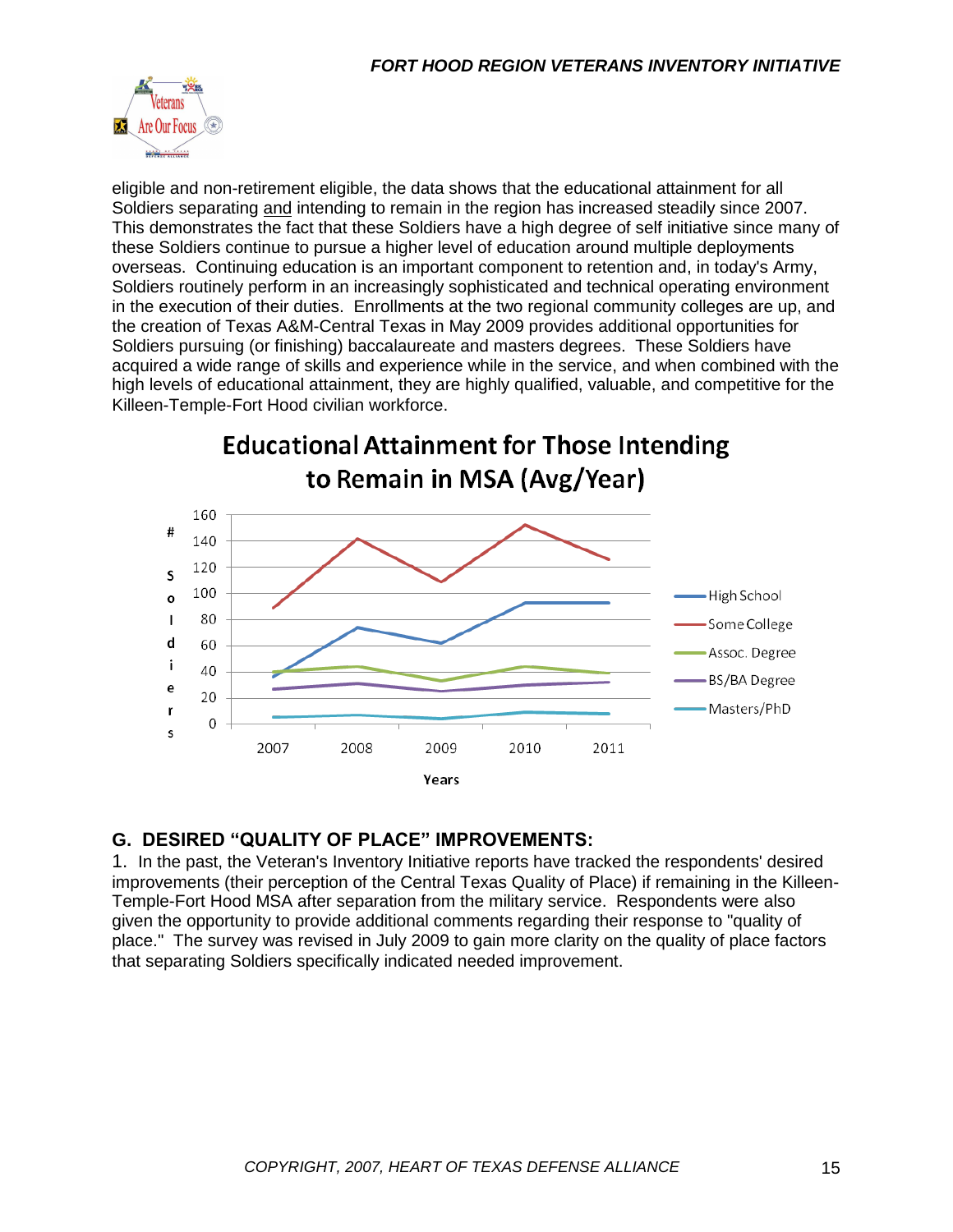

### **Desired Quality of Place Responses** 1st Quarter 2011



After removing the 55% who state they intend to "return to home of record" and "moving for employment elsewhere" choices, the following graph depicts the factors the remaining 45% cite as quality of place issues.<br>Quality of Place Desires Needing Improvement

## 1st Quarter 2011



2. For this quarter, the top two desired quality of place improvements remained the same as last quarter - available entertainment followed by population congestion. The perception of population congestion in the area may be a result of several units returning from deployment recently as well as the military's commitment to increase the dwell time between unit deployments as compared to the past several years. Traffic congestion moved to one of the